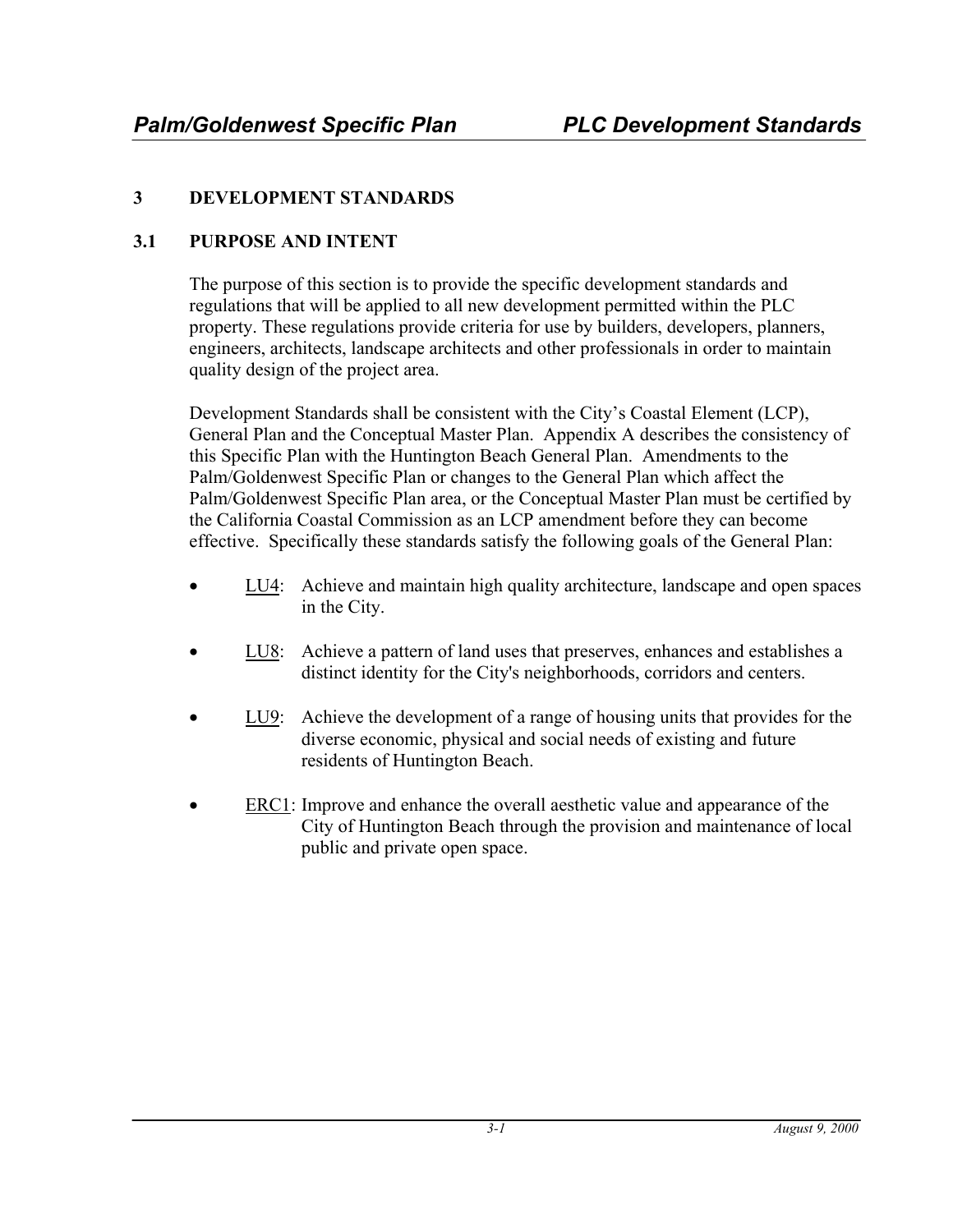#### **3.2 GENERAL PROVISIONS**

All development activity within the PLC property will be subject to the following general conditions and requirements, as noted. The Palm/Goldenwest Specific Plan Area is entirely within the California Coastal Zone and all development projects shall require approval of a Coastal Development Permit in accordance with the regulations contained in Chapter 221 of the Huntington Beach Zoning and Subdivision Ordinance (HBZSO), as may be amended from time to time. Amendments to the Specific Plan will not become effective until certified by the California Coastal Commission.

#### **3.2.1 Applicability**

These Development Standards shall be applicable to all property within the PLC portion of the Palm/Goldenwest Specific Plan Area. The Specific Plan shall be the zoning document for all areas identified in the Development Plan. Where there is a conflict between the provisions of the Specific Plan and the HBZSO, the Specific Plan shall apply. Where the Specific Plan is silent, the provisions of the HBZSO shall apply.

#### **3.2.2 Principal Permitted Uses (All Planning Areas within the PLC property)**

The following are permitted uses for all project areas within the PLC property of the Specific Plan:

Residential Dwelling Units;

Parks and other recreational amenities, including tot lots, swimming facilities, community recreation center/association buildings, etc.; and Guardhouse at project entries.

#### **3.2.3 Accessory Building Uses**

Accessory buildings and uses where related and ancillary to the primary residence subject to the provisions of Section 230.08 of the HBZSO. These uses include but are not limited to garages, carports, porte cocheres, swimming pools, spas, covered patios, non-commercial greenhouses, gazebos and storage sheds. Home occupations in accordance with Section 230.12 of the HBZSO.

#### **3.2.4 Conditionally Permitted Uses**

All conditional uses shall be processed in conformance with Section 210.04 of the HBZSO. These uses are limited to:

Second kitchen units will be allowed provided that the residential cap of 315 residential units is not exceeded. Each second kitchen unit shall constitute a residential unit and shall count towards the 315 unit residential cap; and Guest houses.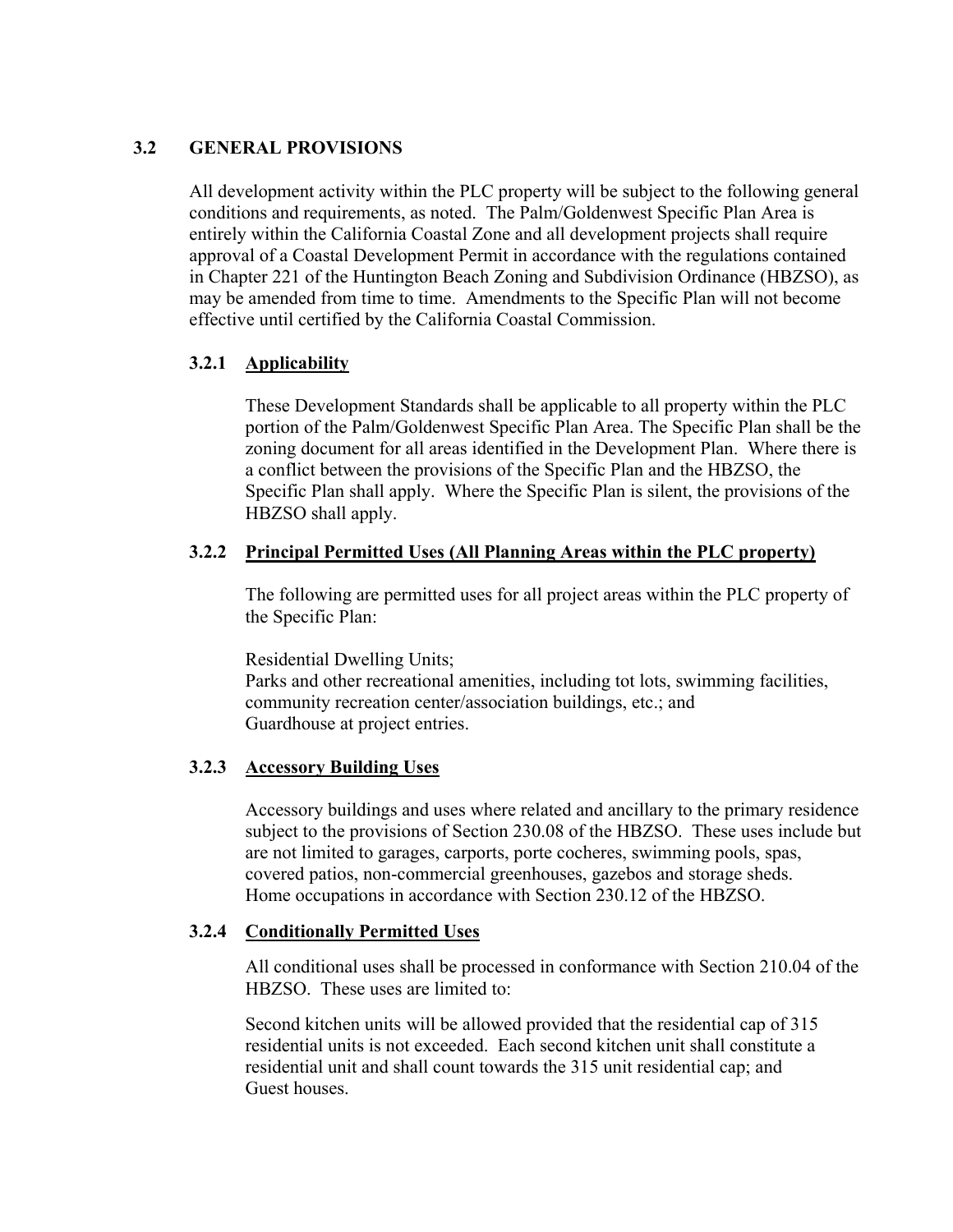## **3.2.5 Prohibited Uses**

Industrial uses; Commercial uses, except home offices; Billboards; Signs which do not display information related to an activity, service, or commodity available on the premise; and Uses not expressly permitted in Sections 3.2.2, 3.2.3 and 3.2.4.

## **3.2.6 Temporary Permitted Uses**

Temporary homefinder/sales center including mobile homes or trailers; Model home complexes; Real estate signs relating to the sale, lease or other disposition of real property on which the sign is located are permitted; and Other uses in conformance with Section 241.20 of the HBZSO.

# **3.2.7 Landscaping**

Landscaping shall be required in accordance with Section 3.3 for each Planning Area. Where the Specific Plan is silent, the provisions of HBZSO Chapter 232 shall apply. Developers shall consult with the Public Works Department regarding landscaping conservation measures.

A conceptual plan showing proposed landscape design and plant materials shall be submitted for review and approval by the Planning Department concurrent with any development or Tentative Map application. All landscaping shall be consistent with the Plant Palette for this Specific Plan Area included in Section 4.3.9.

All setback areas visible from an adjacent public street and all common open space areas shall be landscaped and maintained by either the owner of the property or the homeowners' association in an attractive manner with permanent irrigation facilities. Where irrigation is necessary, the system will be designed with an efficient technology which minimizes water requirements and the

potential for failure and in compliance with the requirements of Section 2.6.4 (Water Quality).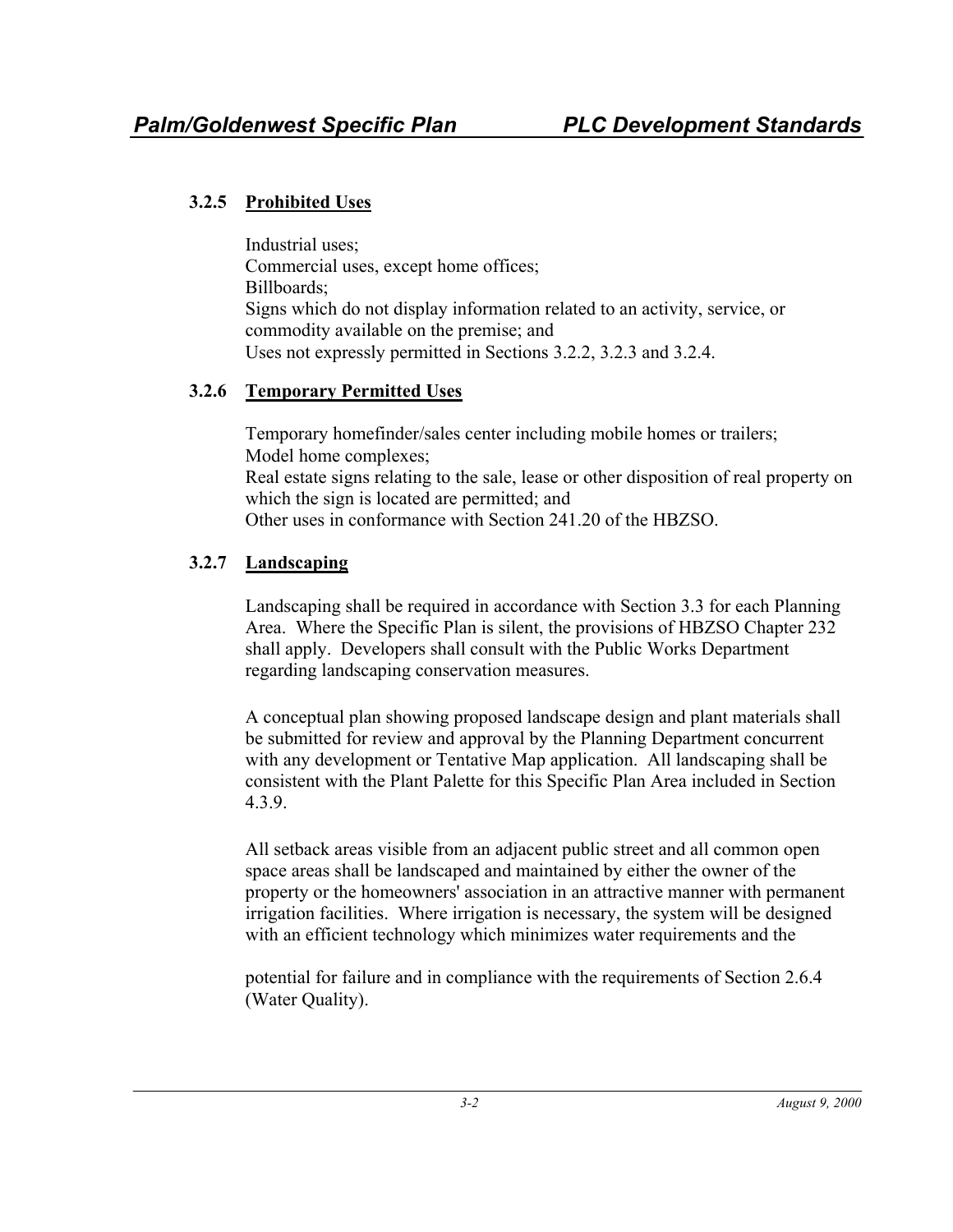### **3.2.8 Walls and Fences**

Walls and fences shall be constructed in accordance with Section 230.88 of the HBZSO. All walls and fences shall be consistent with the Conceptual Master Plan for Subarea 4B.

A conceptual plan showing the proposed location, height, design, and materials of all proposed walls and fences shall be submitted for review and approval by the Planning Department concurrent with any development or tentative map application.

## **3.2.9 Signs and Outdoor Lighting**

All signs and outdoor lighting shall be in accordance with Chapters 232 and 233 respectively, of the HBZSO. Signs and Outdoor Lighting shall be consistent with the Conceptual Master Plan for Subarea 4B.

Outdoor lighting shall be designed to provide adequate illumination of on-site areas without intruding upon surrounding properties or sensitive uses. A plan showing the proposed location, size and materials of all proposed signs and outdoor lighting shall be submitted for review and approval by the Planning Department prior to the issuance of a building permit.

# **3.2.10 Utilities**

All development projects shall be required to install adequate utility services necessary to serve the development. All utilities shall be placed underground and identified in easements, excluding street lights and electrical transmission lines of 66kV or greater. Utility systems shall be designed to conserve the use of electrical energy and natural resources. Developers shall coordinate with the gas, electricity, telephone and cable television companies regarding energy conservation and proper planning, phasing and sizing of lines.

## **3.2.11 Fire Protection and Emergency Vehicle Access**

All development projects shall comply with the regulations contained in Chapter 17.56 of the Huntington Beach Municipal Code (Fire Code), and shall be consistent with the Conceptual Master Plan. A plan showing the location of fire hydrants and emergency vehicle access shall be submitted for review and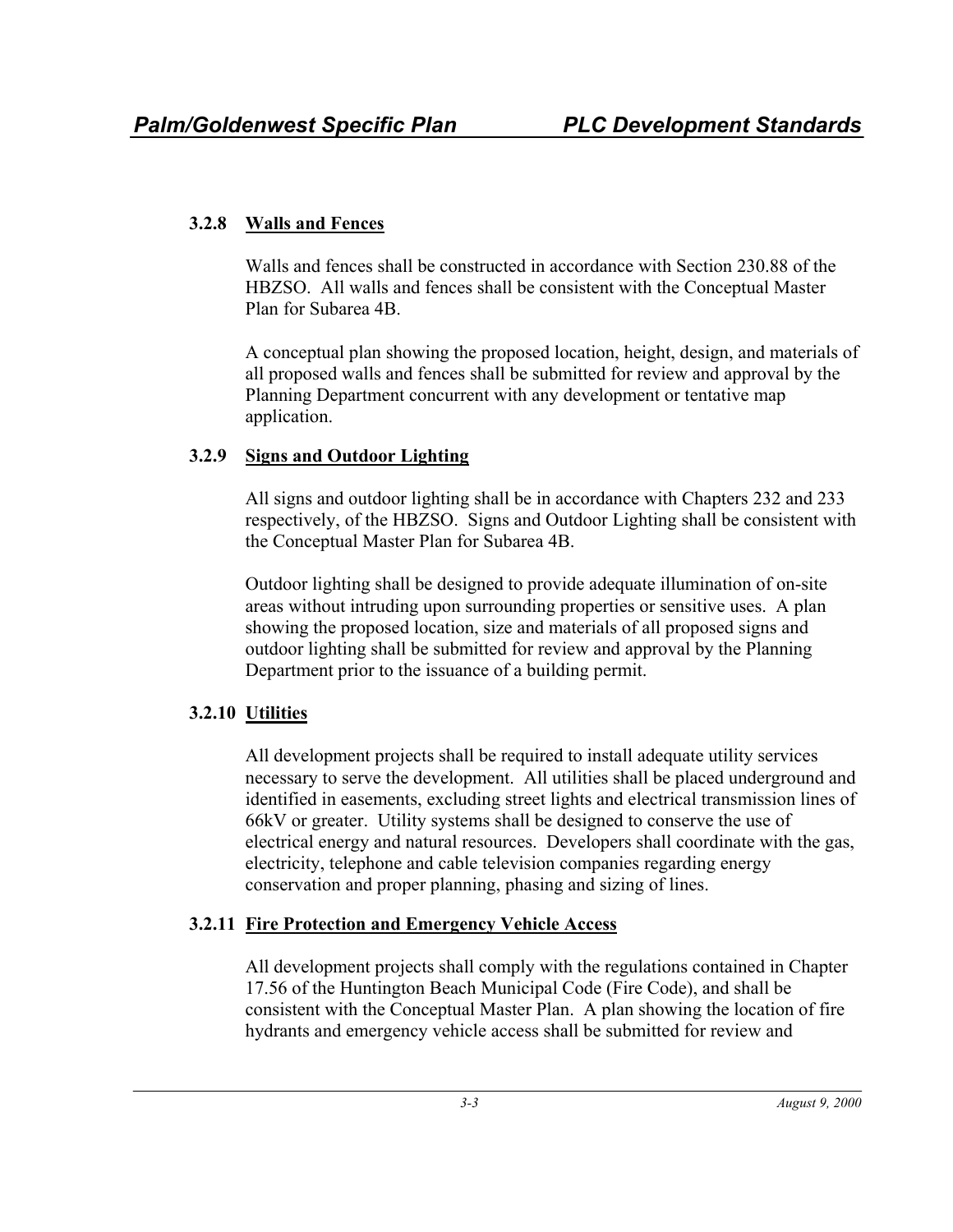approval by the Fire Department prior to the issuance of a building permit for residential uses.

## **3.2.12 Affordable Housing**

In order to assist the City in meeting its goal of providing adequate housing for all economic segments of the community, all developers of residential projects within the Specific Plan Area will be required to submit an affordable housing plan. The affordable housing plan shall include the following requirements:

1. A minimum of ten (10) percent of the total number of residential units approved shall be restricted for a period of thirty (30) years to occupancy by households earning less than eighty (80) percent of the Orange County Median Family Income. Said occupancy restriction shall be in the form of a recordable covenant acceptable to the City Attorney.

2. Restricted income units may be for-sale or rental units and may be located either onsite within the project or at an offsite location within the City of Huntington Beach.

3. If a separate entitlement or use permit is required for the restricted income units, no more than one-half of the building permits for the developer's project shall be issued until such entitlement or use permit has been approved by the City, which approval shall not be unreasonably withheld. The final certificate of occupancy for developer's project shall not be issued until the restricted income units are under construction, as evidenced by the issuance of a building permit.

# **3.2.13 Parking**

1. Any public on-street parking spaces (including parking on the roads fronting the specific plan area such as Seapoint, Pacific Coast Highway, and Palm) lost as a result of development within the Specific Plan area shall be replaced on a one to one basis on-street or within public parking lots within the Coastal Zone of the City of Huntington Beach.

2. Off-street parking shall be provided, at a minimum, consistent with Section 231 of the City's Zoning Code.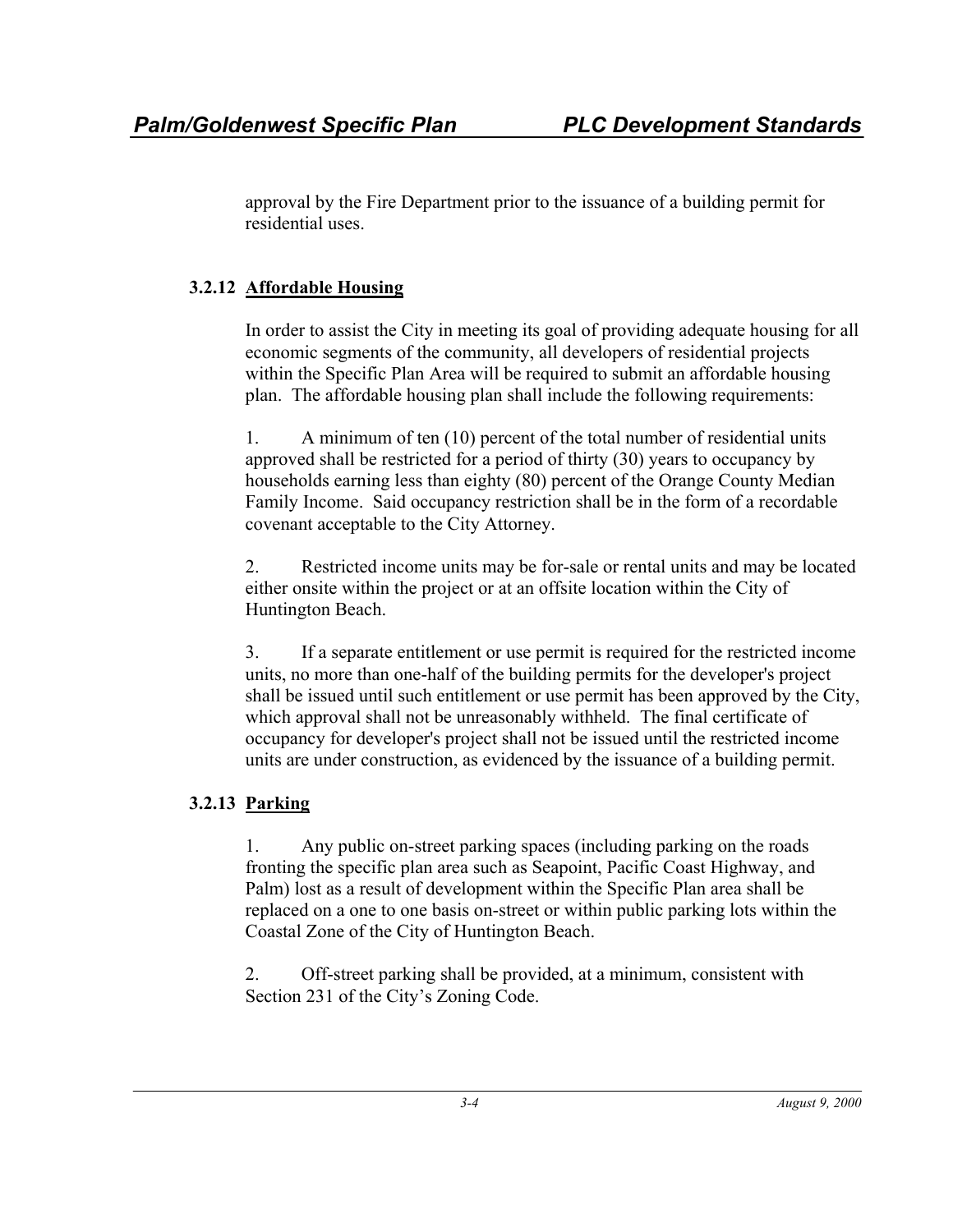## **3.3 DEVELOPMENT STANDARDS**

## **3.3.1 Low Density Residential (Planning Areas 1 and 2)**

## **1. Purpose**

The Low Density Residential designation is intended to permit single- family detached dwelling units at densities of up to 7 units per net acre. Planning Areas 1 and 2 allow for up to 130 Low-Density Residential dwelling units.

## **2. Permitted Uses**

Single-family detached dwelling units; Clustered, zero lot line, Z-lot and patio homes; Recreational amenities including tot lots, swimming pools, etc.; Granny units; and Accessory uses and buildings identified in Section 230.08 of the HBZSO.

Building Site Standards and Regulations are summarized in Table 3.3-A of this Specific Plan.

# **3.3.2 Medium Density Residential (Planning Area 3)**

# **3. Purpose**

The Medium Density Residential designation is intended to permit single- family detached and attached dwelling units, townhomes and multi-family residential developments at densities of up to 15 units per net acre. Planning Area 3 allows for up to 70 dwelling units of Medium Density Residential dwelling units.

# **4. Permitted Uses**

Single-family detached dwelling units;

Cluster, zero lot line and patio homes;

Single-family attached condominiums, townhomes, stacked flats and garden apartments;

Recreational amenities including tot lots, swimming pools, etc.; and Accessory uses and buildings identified in Section 230.08 of the HBZSO.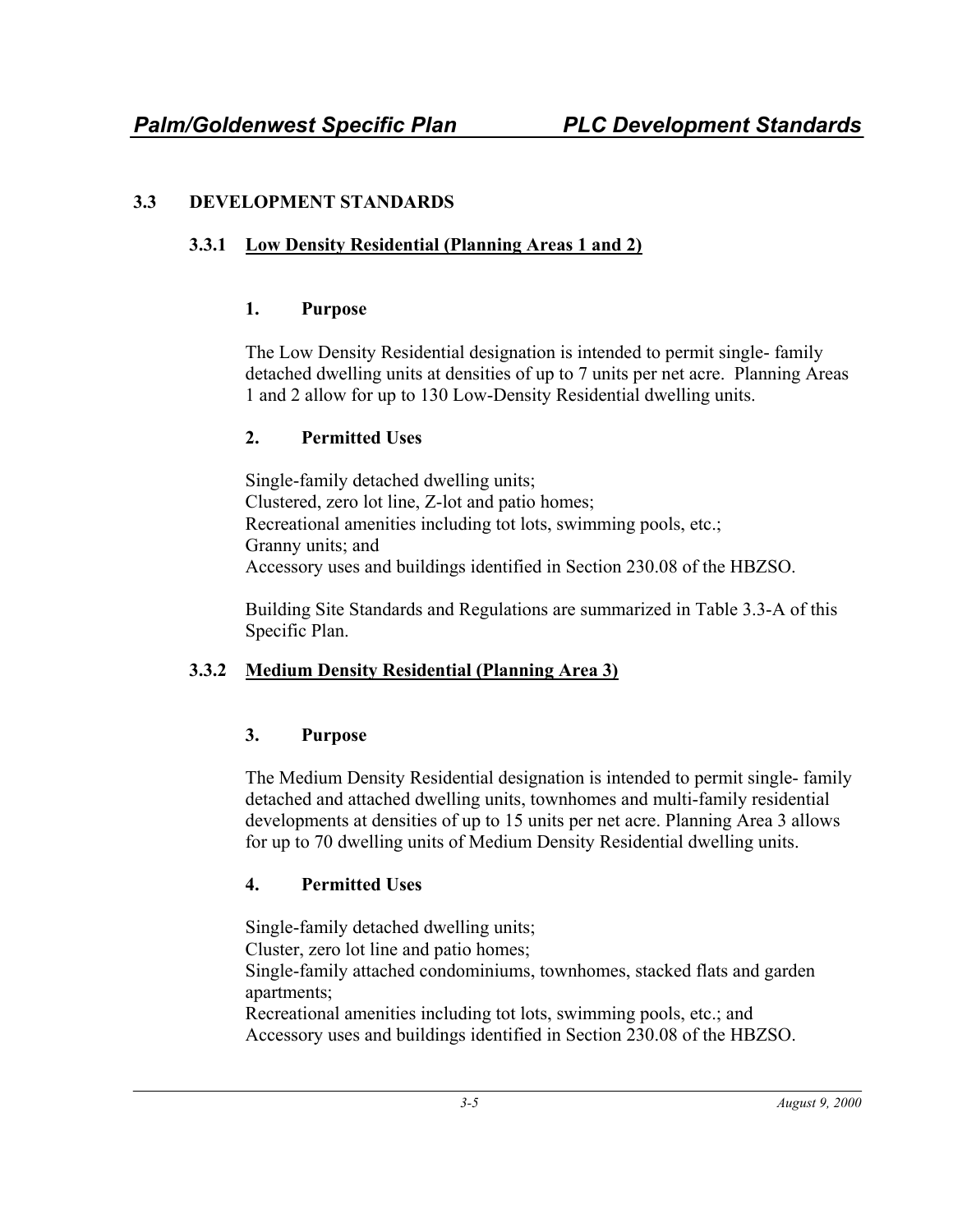Building Site Standards and Regulations are summarized in Table 3.3-A of this Specific Plan.

## **3.3.3 Medium High Density Residential (Planning Area 4)**

## **1. Purpose**

The Medium High-Density Residential designation is intended to permit singlefamily detached and attached dwelling units, townhomes and multi- family residential developments or apartments at densities up to 25 units per net acre. Planning Area 4 allows for up to 115 dwelling units of Medium High Residential dwelling units.

# **2. Permitted Uses**

Single-family dwelling units per the Development Standards of Planning Area 3;

Cluster, Z-lot, zero lot line and patio homes per the Development Standards of Planning Area 3;

Condominiums, townhomes, stacked flats, and apartments; Recreational amenities including tot lots, swimming pools, etc.; and Accessory uses and buildings identified in Section 230.08 of the HBZSO.

Building Site Standards and Regulations are summarized in Table 3.3-A of this Specific Plan.

# **3.3.4 Public Park Site (Part of Planning Area 4)**

## **1. Purpose**

The 3.5 acre public neighborhood park is intended to provide recreational amenities to the public.

# **2. Permitted Uses**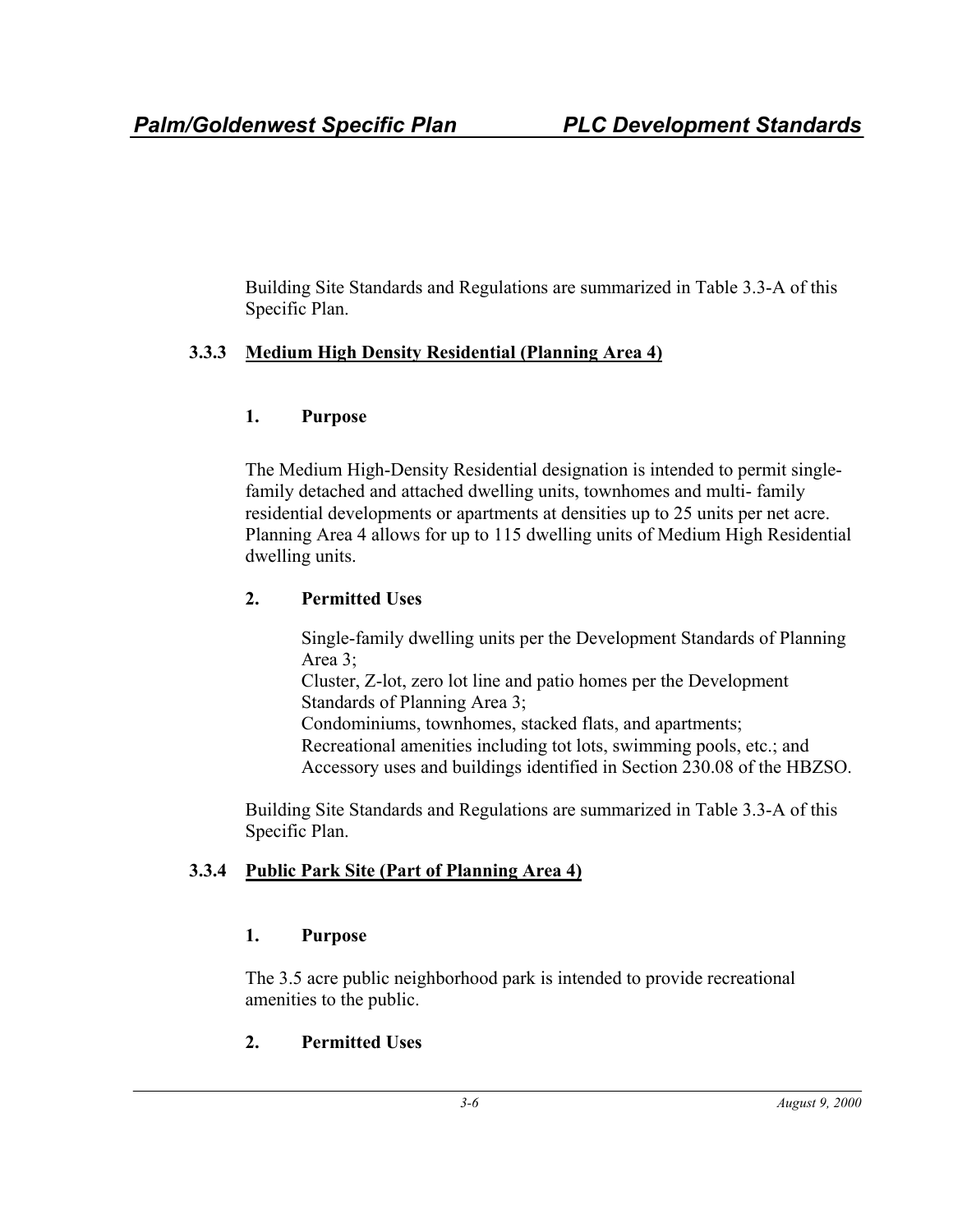Public recreational amenities such as play fields, tot lots, picnic tables, open space, public parking, and picnic areas.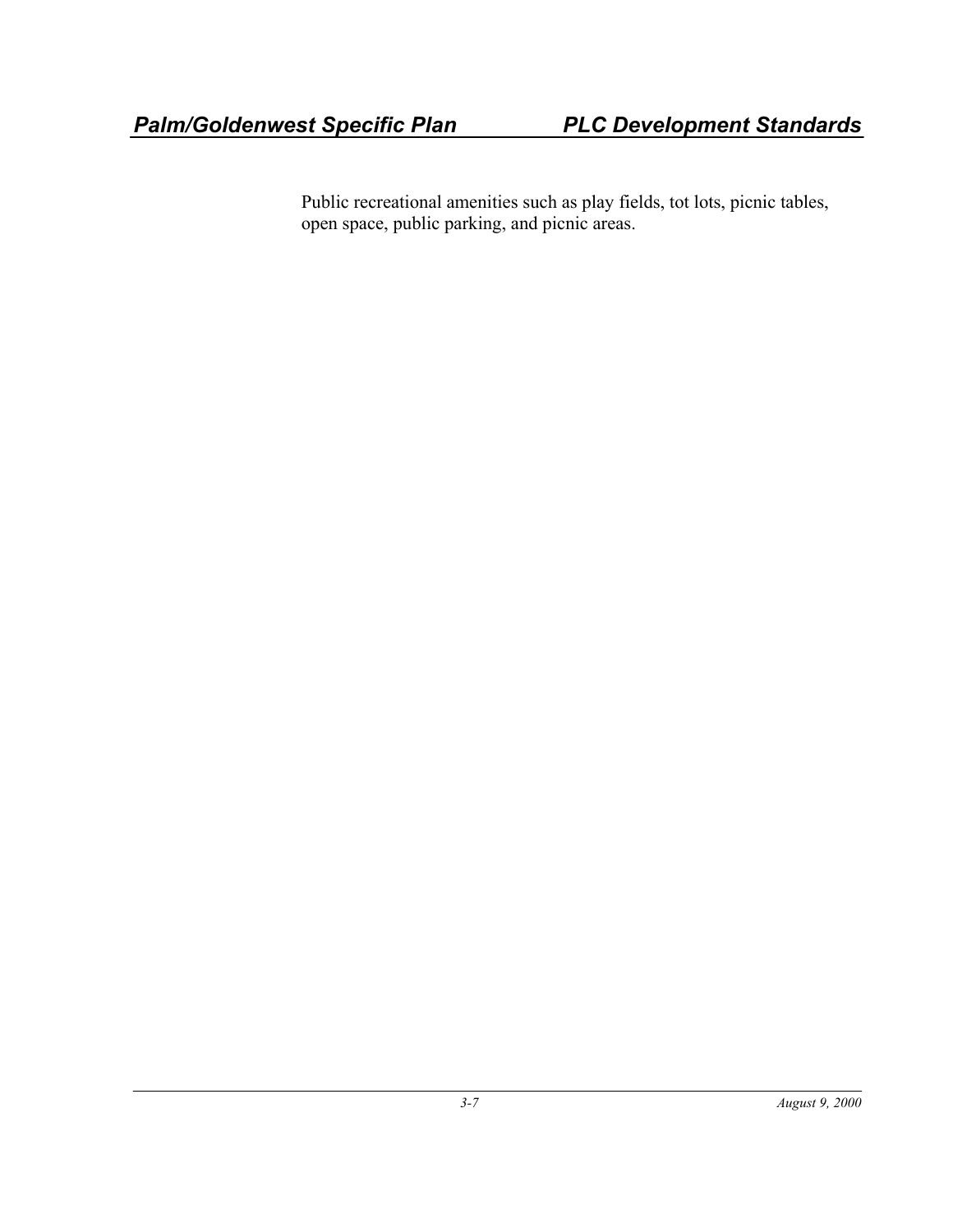| <b>CRITERIA</b>                                          | <b>LOW DENSITY</b><br><b>RESIDENTIAL</b><br>(PLANNING AREAS<br>1 AND 2)       | <b>MEDIUM DENSITY</b><br><b>RESIDENTIAL</b><br>(PLANNING AREA 3)                                                                                                       | <b>MEDIUM HIGH DENSITY</b><br><b>RESIDENTIAL</b><br>(PLANNING AREA 4)                                                                                                  |  |  |  |
|----------------------------------------------------------|-------------------------------------------------------------------------------|------------------------------------------------------------------------------------------------------------------------------------------------------------------------|------------------------------------------------------------------------------------------------------------------------------------------------------------------------|--|--|--|
| <b>General Building Standards</b>                        |                                                                               |                                                                                                                                                                        |                                                                                                                                                                        |  |  |  |
| <b>Detached Homes</b>                                    |                                                                               |                                                                                                                                                                        |                                                                                                                                                                        |  |  |  |
| Minimum Lot Size                                         | Planning Area 1 - 6,000<br>square feet Planning Area<br>2 - 5,000 square feet | 3,600 square feet                                                                                                                                                      | 3,000 square feet                                                                                                                                                      |  |  |  |
| Minimum Lot Width                                        | Planning Area 1 - 60 feet<br>Planning Area 2 - 50 feet                        | 40 feet                                                                                                                                                                | 30 feet                                                                                                                                                                |  |  |  |
| Minimum Lot Depth                                        | 100 feet                                                                      | 80 feet                                                                                                                                                                | 75 feet                                                                                                                                                                |  |  |  |
| Minimum On-site Parking <sup>1</sup>                     | 2 enclosed and 2 open; 3<br>enclosed and 3 open if 5<br>or more bedrooms      | 2 enclosed and 2 open; 3<br>enclosed and 3 open if 5 or<br>more bedrooms                                                                                               | 2 enclosed and 2 open; 3<br>enclosed and 3 open if 5 or<br>more bedrooms                                                                                               |  |  |  |
| <b>Attached Homes</b>                                    |                                                                               |                                                                                                                                                                        |                                                                                                                                                                        |  |  |  |
| Minimum Site Area per<br>Unit                            | Not Applicable                                                                | 2,950 square feet                                                                                                                                                      | 1,750 square feet                                                                                                                                                      |  |  |  |
| Minimum On-site Parking                                  | Not Applicable                                                                | 1 enclosed for Studio and 1<br>bedroom; 2 spaces (1<br>enclosed) for 2 bedrooms;<br>2.5 spaces (1 enclosed) for<br>$3+$ bedrooms; and 0.5<br>space per unit for guest. | 1 enclosed for Studio and 1<br>bedroom; 2 spaces (1<br>enclosed) for 2 bedrooms;<br>2.5 spaces (1 enclosed) for<br>$3+$ bedrooms; and 0.5<br>space per unit for guest. |  |  |  |
| <b>All Residential Development</b>                       |                                                                               |                                                                                                                                                                        |                                                                                                                                                                        |  |  |  |
| <b>Maximum Density</b>                                   | 1 dwelling unit per lot                                                       | 15 dwelling units per acre                                                                                                                                             | 25 dwelling units per acre                                                                                                                                             |  |  |  |
| Maximum Building Height                                  | 30 feet/2 stories for<br>detached dwelling units                              | 35 feet/3 stories <sup>2</sup> for<br>attached units and 30 feet<br>for detached units                                                                                 | 40 feet/3 stories <sup>2</sup> for<br>attached units and 30 feet<br>for detached units                                                                                 |  |  |  |
| Maximum Site Coverage                                    | 50 percent                                                                    | 50 percent                                                                                                                                                             | 50 percent                                                                                                                                                             |  |  |  |
| Minimum Building<br>Separation                           | 10 feet                                                                       | 10 feet                                                                                                                                                                | 15 feet; 20 feet if 3 story<br>building                                                                                                                                |  |  |  |
| Minimum Setback From<br>PLC/Aera Common<br>Property Line | 40 foot habitable<br>structural setback                                       | 40 foot habitable structural<br>setback                                                                                                                                | 40 foot habitable structural<br>setback                                                                                                                                |  |  |  |

#### **Table 3.3-A BUILDING SITE STANDARDS**

 $\frac{1}{1}$ <sup>1</sup> Open (unenclosed) parking spaces shall be provided on site of the dwelling unit for detached projects.<br><sup>2</sup> Habitable area above the second story top plan line shall be permitted with the approval of a Condition

Habitable area above the second story top plan line shall be permitted with the approval of a Conditional Use Permit and the requirements of Section 210.06(1)(d) of the Huntington Beach Zoning and Subdivision Ordinance.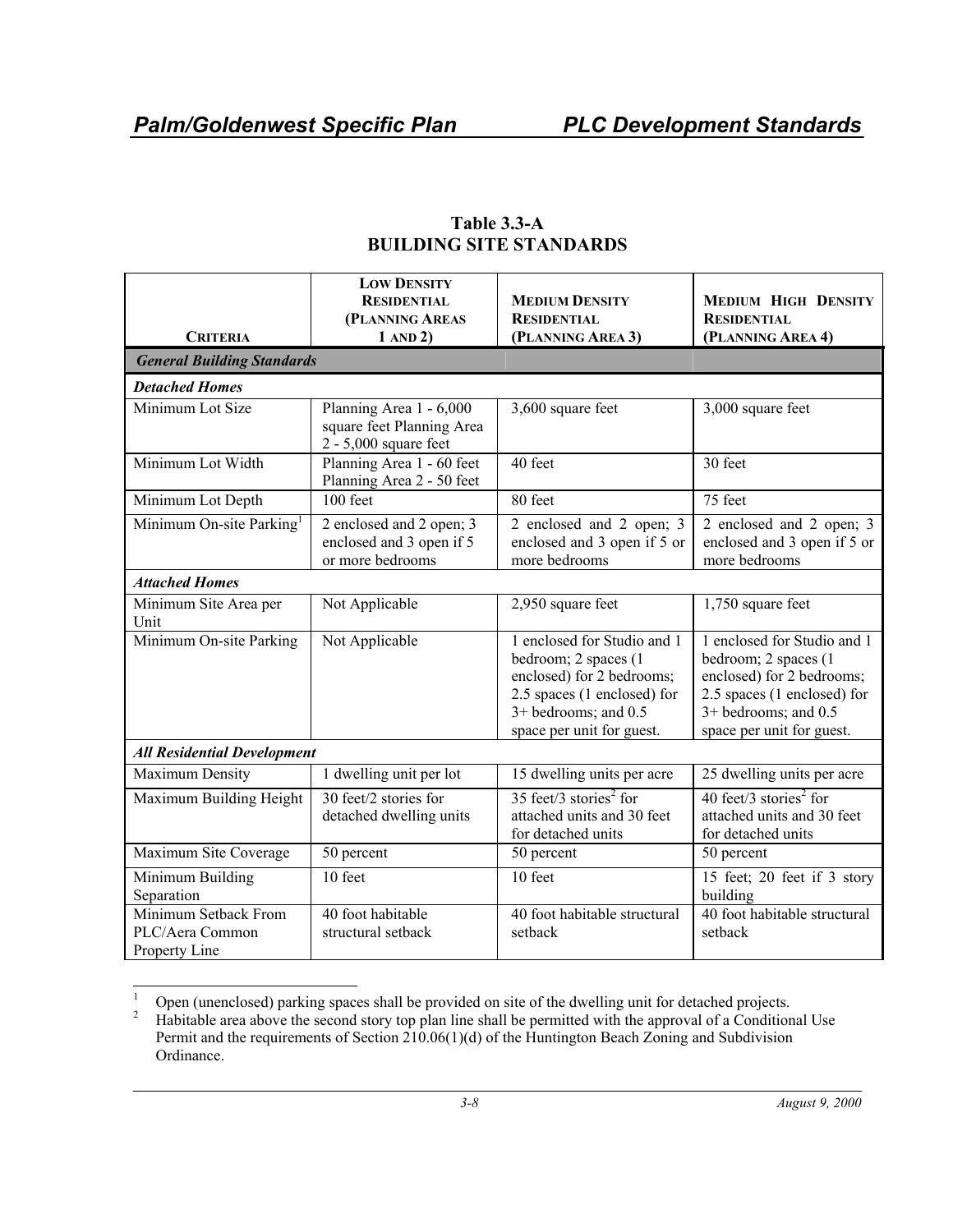| <b>Front Setbacks</b>                                                                 |                                                                                                                                   |                                                                             |                           |
|---------------------------------------------------------------------------------------|-----------------------------------------------------------------------------------------------------------------------------------|-----------------------------------------------------------------------------|---------------------------|
| Dwellings                                                                             | 15 foot minimum                                                                                                                   | 15 foot minimum                                                             | 15 foot minimum           |
| Side entry garages <sup>3</sup>                                                       | 10 foot minimum                                                                                                                   | 10 foot minimum                                                             | 10 foot minimum           |
| Front entry garages or<br>Carports                                                    | 20 foot minimum with<br>automatic roll-up doors                                                                                   | 20 foot minimum with<br>automatic roll-up doors                             | Not Applicable            |
| Bay windows, eaves,<br>fireplaces, and balconies                                      | 12 foot minimum                                                                                                                   | 5 foot minimum                                                              | 5 foot minimum            |
| Covered porches, covered<br>decks, and patio covers                                   | 5 feet maximum projection                                                                                                         | 5 feet maximum projection                                                   | 5 feet maximum projection |
| <b>Interior Side Setbacks</b>                                                         |                                                                                                                                   |                                                                             |                           |
| Dwellings, garages, and<br>accessory buildings                                        | Minimum of five (5) feet                                                                                                          | Minimum of five (5) feet                                                    | Minimum of five (5) feet  |
| Bay windows, balconies,<br>open stairways, and<br>architectural features              | 3 foot minimum                                                                                                                    | 3 foot minimum                                                              | 3 foot minimum            |
| Patio covers, Eaves, and<br>Fireplaces                                                |                                                                                                                                   | Per Section 230.68 of the Huntington Beach Zoning and Subdivision Ordinance |                           |
| <b>Exterior Side Yard Setbacks</b>                                                    |                                                                                                                                   |                                                                             |                           |
| Dwellings, garages, and<br>accessory buildings                                        | Minimum of six (6) feet<br>on any exterior yard, but<br>need not exceed eight (8)<br>feet [or aggregate of<br>thirteen (13) feet] | 10 foot minimum                                                             | 10 foot minimum           |
| Bay windows, balconies,<br>open stairways, and<br>architectural features <sup>4</sup> | 3 foot minimum                                                                                                                    | 8 foot minimum                                                              | 8 foot minimum            |
| Patio Covers, Eaves, and<br>Fireplaces                                                | Per Section 230.68 of the Huntington Beach Zoning and Subdivision Ordinance                                                       |                                                                             |                           |
| <b>Rear Yard Setbacks</b>                                                             |                                                                                                                                   |                                                                             |                           |
| Dwellings                                                                             | 15 foot minimum                                                                                                                   | 10 foot minimum                                                             | 10 foot minimum           |
| Garages or<br>accessory buildings/unen<br>closed patio covers                         | 5 foot minimum                                                                                                                    | 5 foot minimum                                                              | 5 foot minimum            |
| Balconies, bay windows,<br>open stairways, and<br>architectural projections           | 12 foot minimum                                                                                                                   | 5 foot minimum                                                              | 5 foot minimum            |

 3 Garage door must be perpendicular to the street.

<sup>4</sup> Cannot exceed more than half of the exterior side.